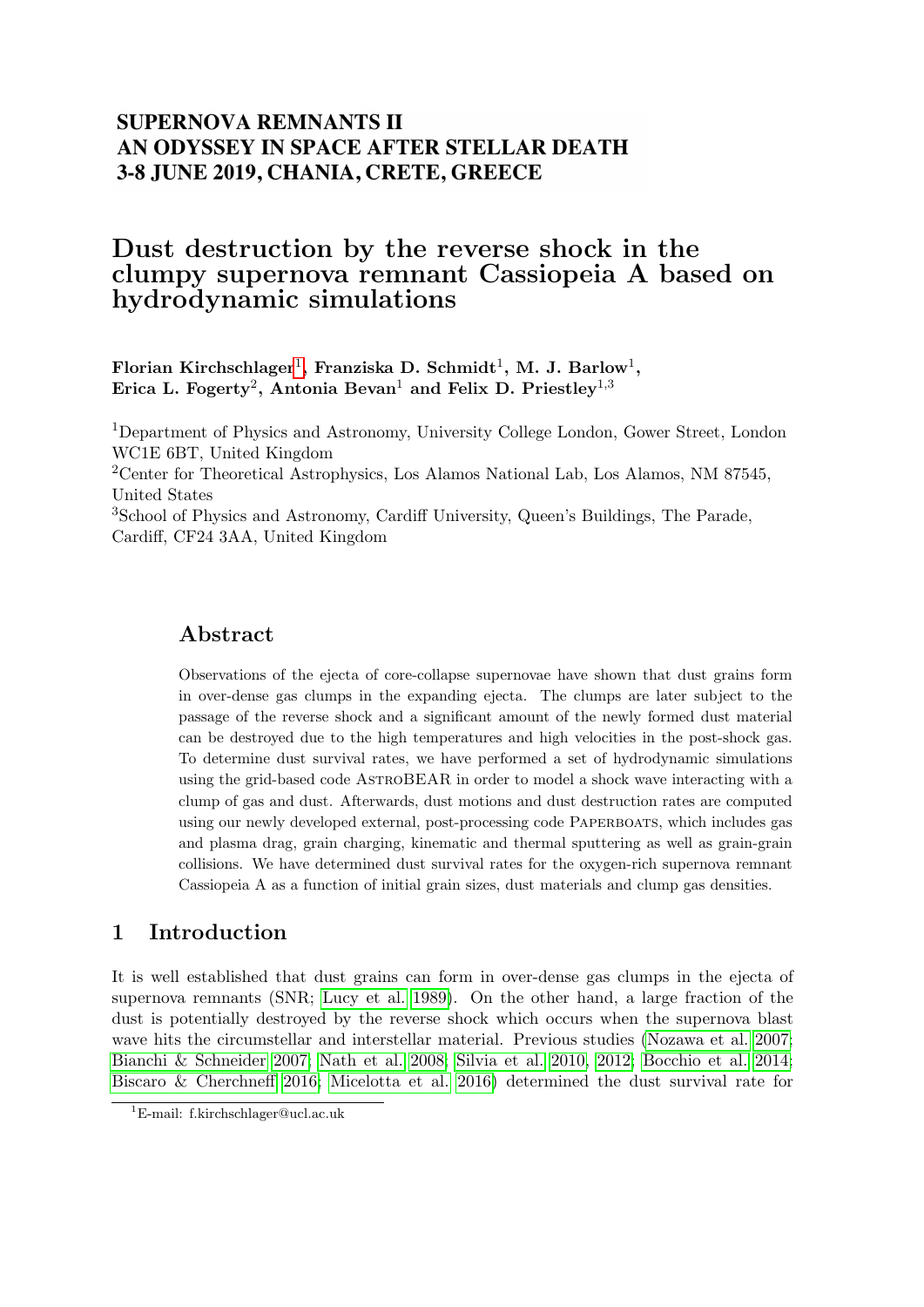a wide range of initial conditions and destruction processes. In order to investigate the motion and destruction of dust grains in a SNR on the basis of hydrodynamic simulations – taking into account comprehensive dust physics – we have developed the post-processing code Paperboats [\(Kirchschlager et al. 2019\)](#page-2-9). Unlike many other studies, both sputtering and grain-grain collisions are considered as destruction processes, providing a more complete picture of the dust evolution in SNRs.

The dusty remnant Cassiopeia A (Cas A) with an age of  $\sim$  350 years [\(Kamper & van](#page-2-10) [den Bergh 1976\)](#page-2-10) provides a unique laboratory to investigate the dust destruction by a reverse shock. Cas A is oxygen-rich [\(Chevalier & Kirshner 1979\)](#page-2-11) and has a highly clumped structure [\(Milisavljevic & Fesen 2013\)](#page-2-12). The dust survival rate of remnants like Cas A is crucial for determining whether supernovae significantly contribute to the dust budget in the interstellar medium.

### 2 Hydrodynamic simulations

In order to simulate the dynamical evolution of a SNR reverse shock impacting the clumpy ejecta, we used the grid-based hydrodynamic code AstroBEAR [\(Carroll-Nellenback et al.](#page-2-13) [2013\)](#page-2-13). We pursue the cloud-crushing scenario [\(Woodward 1976;](#page-2-14) [Silvia et al. 2010\)](#page-2-4) in which a planar shock is driven into a single clump of gas that is embedded in a low-density gaseous medium. The results of this representative clump can be projected then to the entire remnant. The clump destruction depends strongly on the ratio  $\chi$  between the gas densities of the clump and the ambient medium. The simulation is executed for three cloud-crushing times [\(Klein](#page-2-15) [et al. 1994\)](#page-2-15) after the first contact of the shock with the clump which amounts to  $\sim 60$  yr years for the density contrast  $\chi = 100$ . The size of the domain is chosen to ensure that the dust does not flow out of the domain at the back end during the simulation time. We consider here only 2D simulations due to the large computational effort for highly resolved 3D postprocessing simulations. Radiative cooling is taken into account for a gas of pure oxygen.

### 3 Dust processing

The hydrodynamic simulations model only the gas phase of the ejecta environment. To investigate dust advection and dust destruction as well as potential dust growth in a gas, we have developed the parallelised dust-processing code PAPERBOATS which makes use of the time- and spatially-resolved density, velocity and temperature output of the hydrodynamic simulations. In order to calculate the spatial distribution of the dust particles it makes use of the "dusty-grid approach" where the dust location is discretised to spatial cells in the domain and its advection is based on fluid equations. Furthermore, the dust in each cell is apportioned in different grain size bins. In a discretised time-step, the dust mass moves to other cells (due to gas streaming) or to other size bins (due to dust destruction or grain growth). The nature of the post-processing prohibits considering any feedback between the dust medium and the surrounding gas.

We consider kinematic and thermal sputtering as well as fragmentation and vaporisation